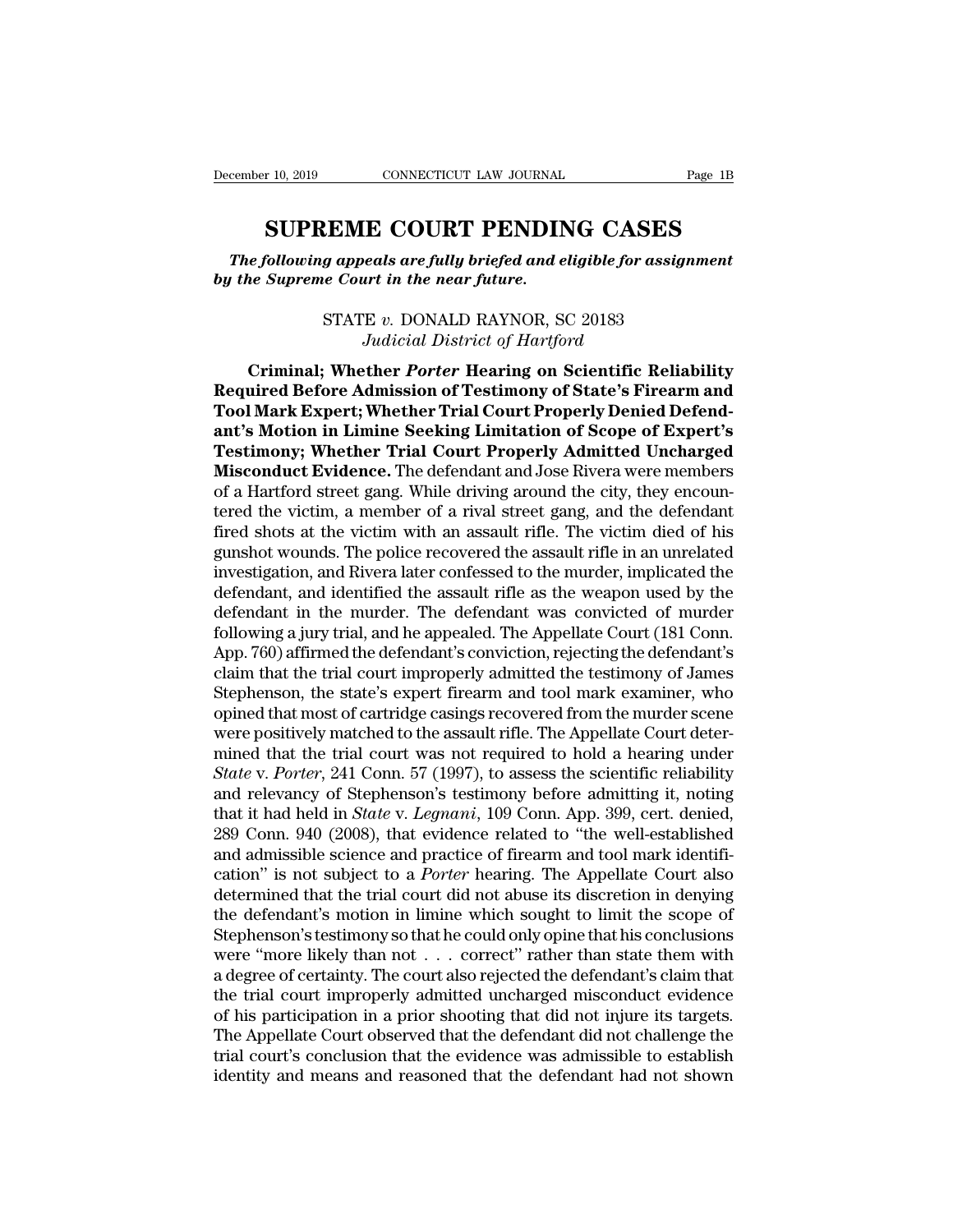Trage 2B<br>
CONNECTICUT LAW JOURNAL December 10, 2019<br>
that the evidence was unduly prejudicial where, among other things,<br>
the severity of the charged conduct outweighed the severity of the<br>
uncharged conduct. The defendant Example 28 CONNECTICUT LAW JOURNAL December 10, 2019<br>that the evidence was unduly prejudicial where, among other things,<br>the severity of the charged conduct outweighed the severity of the<br>uncharged conduct. The defendant w Page 2B<br>
connectricut LAW JOURNAL<br>
that the evidence was unduly prejudicial where, among other things,<br>
the severity of the charged conduct outweighed the severity of the<br>
uncharged conduct. The defendant was granted certi Fage 2B<br>
CONNECTICUT LAW JOURNAL<br>
that the evidence was unduly prejudicial where, among other things,<br>
the severity of the charged conduct outweighed the severity of the<br>
uncharged conduct. The defendant was granted certif that the evidence was unduly prejudicial where, among other things,<br>the severity of the charged conduct outweighed the severity of the<br>uncharged conduct. The defendant was granted certification to appeal<br>from the Appellate that the evidence was unduly prejudicial where, among other things,<br>the severity of the charged conduct outweighed the severity of the<br>uncharged conduct. The defendant was granted certification to appeal<br>from the Appellate that the evidence was unduly prejudicial where, among other things,<br>the severity of the charged conduct outweighed the severity of the<br>uncharged conduct. The defendant was granted certification to appeal<br>from the Appellate the severity of the charged conduct outweighed the severity of the uncharged conduct. The defendant was granted certification to appeal from the Appellate Court's decision. The Supreme Court will decide whether the Appella uncharged conduct. The defendant was grante<br>from the Appellate Court's decision. The Sup<br>whether the Appellate Court correctly conclu<br>properly denied the defendant's motion for a<br>motion in limine. The Supreme Court will al perly denied the defendant's motion for a *Porter* hearing and his<br>tion in limine. The Supreme Court will also decide whether the<br>pellate Court correctly concluded that the trial court properly admit-<br>the uncharged miscond *Judicial District of Fairfield*<br>*Judicial District of Fairfield*<br>*Judicial District of Fairfield*<br>**Special Defenses; Whether Appellate** 

Foreclosure; Special Defenses; Whether Appellate Court<br>
Foreclosure; Special Defenses; Whether Appellate Court<br>
Foreclosure; Special Defenses; Whether Appellate Court<br>
Defenses; Whether Appellate Court<br>
Defenses: The Regul WELLS FARGO BANK, N.A. *v.* ERIC LORSON et al., SC 20194<br>*Judicial District of Fairfield*<br>**Properly Held That Noncompliance with Regulations Promul-<br>gated by the Federal Department of Housing and Urban Develop-<br>ment is a S** WELLS FARGO BANK, N.A. v. ERIC LORSON et al., SC 20194<br>*Judicial District of Fairfield*<br>**Foreclosure: Special Defenses: Whether Appellate Court**<br>**Properly Held That Noncompliance with Regulations Promul-<br>gated by the Feder** WELLS FARGO BANK, N.A. *v.* ERIC LORSON et al., SC 20194<br>*Judicial District of Fairfield*<br>**Foreclosure; Special Defenses; Whether Appellate Court**<br>**Properly Held That Noncompliance with Regulations Promulgated by the Feder** *Judicial District of Fairfield*<br>Foreclosure; Special Defenses; Whether Appellate Court<br>Properly Held That Noncompliance with Regulations Promulgated by the Federal Department of Housing and Urban Develop-<br>ment is a Specia Foreclosure; Special Defenses; Whether Appellate Court<br>Properly Held That Noncompliance with Regulations Promulgated by the Federal Department of Housing and Urban Develop-<br>ment is a Special Defense That a Defendant Must P Foreclosure; Special Defenses; Whether Appellate Court<br>Properly Held That Noncompliance with Regulations Promulgated by the Federal Department of Housing and Urban Develop-<br>ment is a Special Defense That a Defendant Must P **Properly Held That Noncompliance with Regulations Promulgated by the Federal Department of Housing and Urban Development is a Special Defense That a Defendant Must Plead and Prove. The defendants, Eric Lorson and Laurin M** gated by the Federal Department of Housing and Urban Development is a Special Defense That a Defendant Must Plead and<br>Prove. The defendants, Eric Lorson and Laurin Maday, executed a<br>mortgage in favor of the McCue Mortgage ment is a Special Defense That a Defendant Must Plead and<br>Prove. The defendants, Eric Lorson and Laurin Maday, executed a<br>mortgage in favor of the McCue Mortgage Company, which assigned<br>the mortgage to the plaintiff, Wells **Prove.** The defendants, Eric Lorson and Laurin Maday, executed a mortgage in favor of the McCue Mortgage Company, which assigned the mortgage to the plaintiff, Wells Fargo Bank, N.A. The defendants failed to make the requ mortgage in favor of the McCue Mortgage Company, which assigned<br>the mortgage to the plaintiff, Wells Fargo Bank, N.A. The defendants<br>failed to make the required payments due under the note, and the<br>plaintiff commenced this the mortgage to the plaintiff, Wells Fargo Bank, N.A. The defendants<br>failed to make the required payments due under the note, and the<br>plaintiff commenced this foreclosure action. After the plaintiff filed a<br>certificate of failed to make the required payments due under the note, and the plaintiff commenced this foreclosure action. After the plaintiff filed a certificate of closed pleadings, the defendants moved to amend their answer to inclu plaintiff commenced this foreclosure action. After the plaintiff filed a<br>certificate of closed pleadings, the defendants moved to amend their<br>answer to include a special defense alleging that the plaintiff had<br>not complied certificate of closed pleadings, the defendants moved to amend their<br>answer to include a special defense alleging that the plaintiff had<br>not complied with various regulations promulgated by the federal<br>Department of Housin answer to include a special defense alleging that the plaintiff had<br>not complied with various regulations promulgated by the federal<br>Department of Housing and Urban Development (HUD). The defend-<br>ants' proposed special def not complied with various regulations promulgated by the federal<br>Department of Housing and Urban Development (HUD). The defend-<br>ants' proposed special defense was based on provisions in the loan<br>agreement that stated that, Department of Housing and Urban Development (HUD). The defendants' proposed special defense was based on provisions in the loan agreement that stated that, in the event of a default, the plaintiff must comply with the HUD ants' proposed special defense was based on provisions in the loan<br>agreement that stated that, in the event of a default, the plaintiff must<br>comply with the HUD regulations before accelerating the debt and<br>commencing a for agreement that stated that, in the event of a default, the plaintiff must<br>comply with the HUD regulations before accelerating the debt and<br>commencing a foreclosure action. The defendants argued that, because<br>the plaintiff comply with the HUD regulations before accelerating the debt and<br>commencing a foreclosure action. The defendants argued that, because<br>the plaintiff had not complied with the HUD regulations, it had not<br>satisfied all condit commencing a foreclosure action. The defendants argued that, because<br>the plaintiff had not complied with the HUD regulations, it had not<br>satisfied all conditions precedent to enforcing the note and mortgage<br>such that the p the plaintiff had not complied with the HUD regulations, it had not satisfied all conditions precedent to enforcing the note and mortgage such that the plaintiff had failed to make out a prima facie case for foreclosure. T satisfied all conditions precedent to enforcing the note and mortgage<br>such that the plaintiff had failed to make out a prima facie case for<br>foreclosure. The trial court sustained the plaintiff's objection to the<br>defendants such that the plaintiff had failed to make out a prima facie case for foreclosure. The trial court sustained the plaintiff's objection to the defendants' motion to file an amended answer and, following a two day bench tria foreclosure. The trial court sustained the plaintiff's objection to the<br>defendants' motion to file an amended answer and, following a two day<br>bench trial, rendered a judgment of strict foreclosure. The defendants<br>appealed defendants' motion to file an amended answer and, following a two day<br>bench trial, rendered a judgment of strict foreclosure. The defendants<br>appealed to the Appellate Court (183 Conn. App. 200), claiming that<br>the plaintiff bench trial, rendered a judgment of strict foreclosure. The defendants<br>appealed to the Appellate Court (183 Conn. App. 200), claiming that<br>the plaintiff had failed to make out its prima facie case because there<br>was insuffi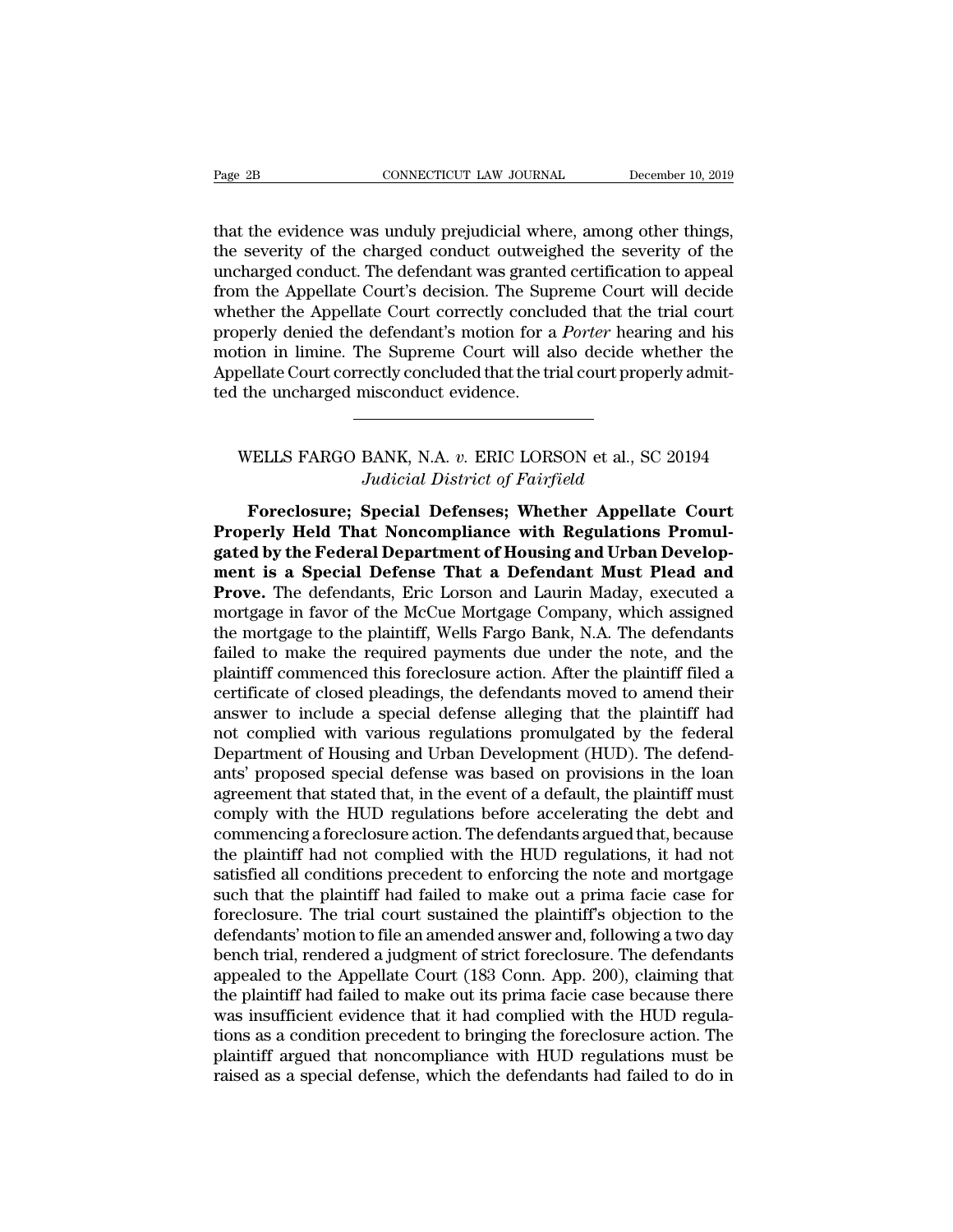the operative pleadings. The Appellate Court affirmed the judgment,<br>the operative pleadings. The Appellate Court affirmed the judgment,<br>concluding that the defendants had an affirmative duty to plead non-<br>compliance with t December 10, 2019 CONNECTICUT LAW JOURNAL Page 3B<br>the operative pleadings. The Appellate Court affirmed the judgment,<br>concluding that the defendants had an affirmative duty to plead non-<br>compliance with the HUD regulations December 10, 2019 CONNECTICUT LAW JOURNAL Page 3B<br>the operative pleadings. The Appellate Court affirmed the judgment,<br>concluding that the defendants had an affirmative duty to plead non-<br>compliance with the HUD regulations December 10, 2019 CONNECTICUT LAW JOURNAL Page 3B<br>the operative pleadings. The Appellate Court affirmed the judgment,<br>concluding that the defendants had an affirmative duty to plead non-<br>compliance with the HUD regulations the operative pleadings. The Appellate Court affirmed the judgment, concluding that the defendants had an affirmative duty to plead non-compliance with the HUD regulations as a special defense and that their failure to do the operative pleadings. The Appellate Court affirmed the judgment,<br>concluding that the defendants had an affirmative duty to plead non-<br>compliance with the HUD regulations as a special defense and that<br>their failure to do the operative pleadings. The Appellate Court affirmed the judgment, concluding that the defendants had an affirmative duty to plead non-compliance with the HUD regulations as a special defense and that their failure to do concluding that the de<br>compliance with the l<br>their failure to do so w<br>were granted certificat<br>whether the Appellate<br>the HUD regulations<br>plead and prove. granted certification to appeal, and the Supreme Court will decide<br>her the Appellate Court correctly held that noncompliance with<br>IUD regulations is a special defense that the defendants must<br>and prove.<br>Norther must and pr *Judicial District of Stamford/Norwalk*<br> **Judicial District of Stamford/Norwalk**<br>
Judicial District of Stamford/Norwalk<br>
Judicial District of Stamford/Norwalk<br>
Jun of Marriage; Arbitration; Appellate Juris

**Dissolution of Marriage; Arbitration; Appellate Jurisdic-**<br> **Dissolution of Marriage; Arbitration; Appellate Jurisdic-**<br> **Dissolution of Marriage; Arbitration; Appellate Jurisdic-**<br> **Dissolution of Marriage; Arbitration A there is a control of Motion:** When the Motion; Whether Motion of Marriage; Arbitration; Appellate Jurisdiction; Whether Motion to Vacate Arbitration Award Sufficiently<br>
Invoked Trial Court's Jurisdiction; Whether Arbitra **INVOKED SOPHIE BLONDEAU v. MICHAEL BALTIERRA, SC 20282**<br> *Judicial District of Stamford/Norwalk*<br> **Dissolution of Marriage; Arbitration; Appellate Jurisdic-<br>
tion; Whether Motion to Vacate Arbitration Award Sufficiently<br> SOPHIE BLONDEAU v. MICHAEL BALTIERRA, SC 20282**<br>*Judicial District of Stamford/Norwalk*<br>**Dissolution of Marriage; Arbitration; Appellate Jurisdic-<br>tion; Whether Motion to Vacate Arbitration Award Sufficiently<br>Invoked Tria** Judicial District of Stamford/Norwalk<br>Dissolution of Marriage; Arbitration; Appellate Jurisdic-<br>tion; Whether Motion to Vacate Arbitration Award Sufficiently<br>Invoked Trial Court's Jurisdiction; Whether Arbitration Award<br>Pr Dissolution of Marriage; Arbitration; Appellate Jurisdiction; Whether Motion to Vacate Arbitration Award Sufficiently<br>Invoked Trial Court's Jurisdiction; Whether Arbitration Award<br>Properly Vacated on Ground that it Include Dissolution of Marriage; Arbitration; Appellate Jurisdiction; Whether Motion to Vacate Arbitration Award Sufficiently<br>Invoked Trial Court's Jurisdiction; Whether Arbitration Award<br>Properly Vacated on Ground that it Include tion; Whether Motion to Vacate Arbitration Award Sufficiently<br>Invoked Trial Court's Jurisdiction; Whether Arbitration Award<br>Properly Vacated on Ground that it Included Child Support<br>Orders in Violation of § 46b-66; Whether Invoked Trial Court's Jurisdiction; Whether Arbitration Award<br>Properly Vacated on Ground that it Included Child Support<br>Orders in Violation of § 46b-66; Whether Judgment Vacating<br>Arbitration Award an Appealable Final Judgm **Properly Vacated on Ground that it Included Child Support**<br> **Orders in Violation of § 46b-66; Whether Judgment Vacating**<br> **Arbitration Award an Appealable Final Judgment.** The parties to<br>
this marital dissolution action **Orders in Violation of § 46b-66; Whether Judgment Vacating Arbitration Award an Appealable Final Judgment**. The parties to this marital dissolution action agreed to submit their differences to arbitration. Their arbitrat Arbitration Award an Appealable Final Judgment. The parties to<br>this marital dissolution action agreed to submit their differences to<br>arbitration. Their arbitration agreement provided that substantive<br>issues would be govern this marital dissolution action agreed to submit their differences to<br>arbitration. Their arbitration agreement provided that substantive<br>issues would be governed by Connecticut law, except that the French<br>Civil Code shall arbitration. Their arbitration agreement provided that substantive<br>issues would be governed by Connecticut law, except that the French<br>Civil Code shall apply "with regard to any claim by the parties that<br>the Arbitrator eit issues would be governed by Connecticut law, except that the French Civil Code shall apply "with regard to any claim by the parties that the Arbitrator either vacate [the parties'] premarital agreement or effectuate their Civil Code shall apply "with regard to any claim by the parties that<br>the Arbitrator either vacate [the parties'] premarital agreement or<br>effectuate their premarital agreement and if effectuated determine<br>what property is i the Arbitrator either vacate [the parties'] premarital agreement or<br>effectuate their premarital agreement and if effectuated determine<br>what property is included within the premarital agreement." The pre-<br>marital agreement effectuate their premarital agreement and if effectuated determine<br>what property is included within the premarital agreement." The pre-<br>marital agreement provided that the parties' separate property would<br>remain their sepa what property is included within the premarital agreement." The pre-<br>marital agreement provided that the parties' separate property would<br>remain their separate property and that the property acquired in their<br>joint names b marital agreement provided that the parties' separate property would<br>remain their separate property and that the property acquired in their<br>joint names belonged to both of them, absent proof to the contrary.<br>The arbitrator remain their separate property and that the property acquired in their<br>joint names belonged to both of them, absent proof to the contrary.<br>The arbitrator found that the marital home was joint property because<br>the parties h joint names belonged to both of them, absent proof to the contrary.<br>The arbitrator found that the marital home was joint property because<br>the parties held title to it jointly. The arbitrator further found that the<br>premarit The arbitrator found that the marital home was joint property because<br>the parties held title to it jointly. The arbitrator further found that the<br>premarital agreement did not state how to divide joint property and<br>that, un the parties held title to it jointly. The arbitrator further found that the premarital agreement did not state how to divide joint property and that, under French law, each party recovers his or her contribution to a joint premarital agreement did not state how to divide joint property and<br>that, under French law, each party recovers his or her contribution<br>to a joint asset, while Connecticut law gives the court discretion over<br>the distributi that, under French law, each party recovers his or her contribution<br>to a joint asset, while Connecticut law gives the court discretion over<br>the distribution of a joint asset. The arbitrator determined that Con-<br>necticut la to a joint asset, while Connecticut law gives the court discretion over<br>the distribution of a joint asset. The arbitrator determined that Con-<br>necticut law governed, awarded the marital home to the plaintiff and<br>ordered th the distribution of a joint asset. The arbitrator determined that Connecticut law governed, awarded the marital home to the plaintiff and ordered that she pay the defendant \$212,000 for his share of the \$531,000 in equity necticut law governed, awarded the marital home to the plaintiff and<br>ordered that she pay the defendant \$212,000 for his share of the<br>\$531,000 in equity in the property. The plaintiff filed a motion to vacate<br>the arbitrati ordered that she pay the defendant \$212,000 for his share of the<br>\$531,000 in equity in the property. The plaintiff filed a motion to vacate<br>the arbitration award. The trial court granted the motion, finding that<br>the arbitr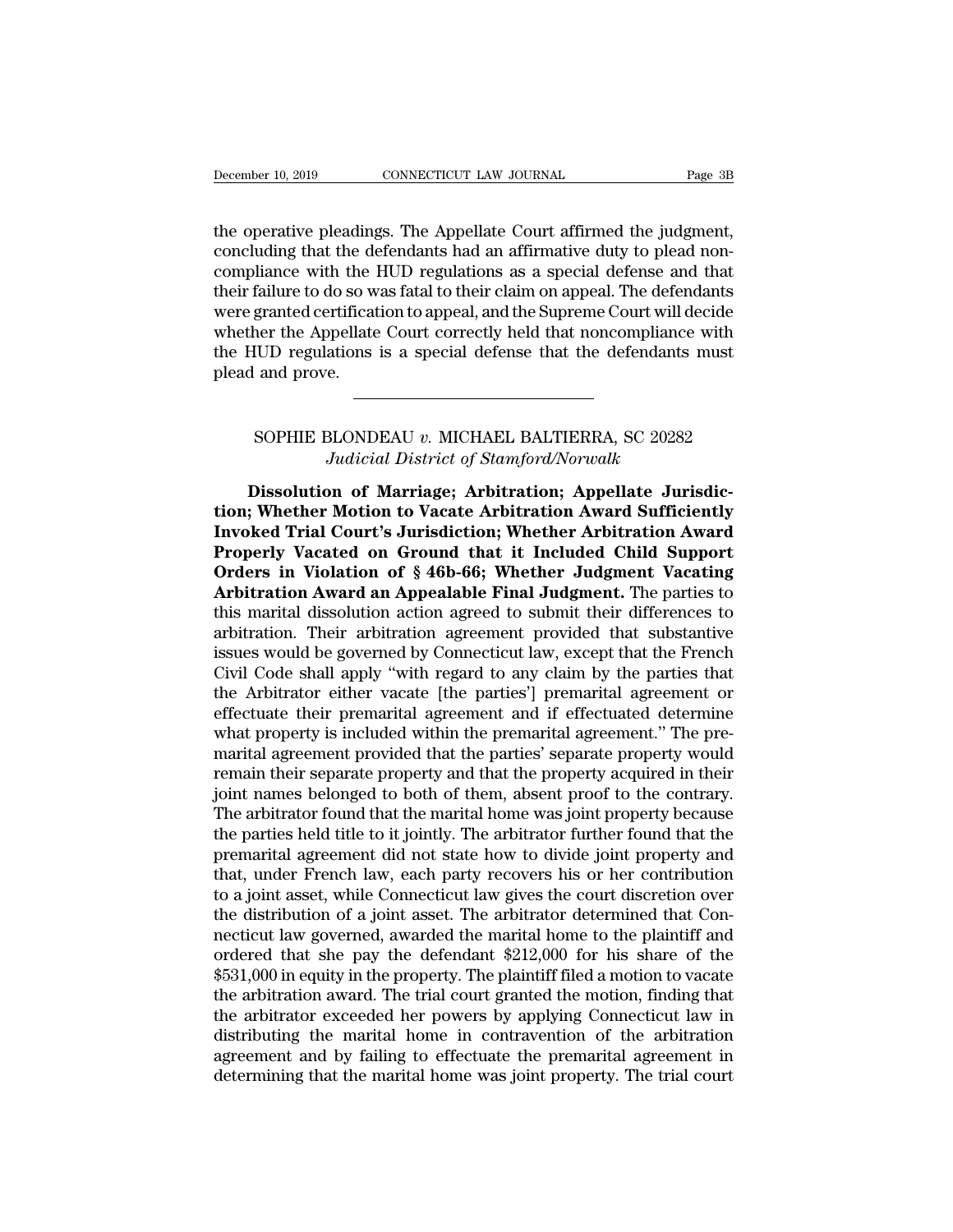Page 4B<br>
CONNECTICUT LAW JOURNAL<br>
also found that the arbitration award should be vacated because it<br>
included orders allocating the parties' responsibilities for the children's<br>
hoalth care, child care and ovtracurricular Page 4B<br>
cONNECTICUT LAW JOURNAL December 10, 2019<br>
also found that the arbitration award should be vacated because it<br>
included orders allocating the parties' responsibilities for the children's<br>
health care, child care a Page 4B<br>
CONNECTICUT LAW JOURNAL<br>
also found that the arbitration award should be vacated because it<br>
included orders allocating the parties' responsibilities for the children's<br>
health care, child care and extracurricular Page 4B<br>
CONNECTICUT LAW JOURNAL<br>
CONNECTICUT LAW JOURNAL<br>
CONNECTICUT LAW JOURNAL<br>
CONNECTICUT LAW JOURNAL<br>
CONNECTICUT LAW JOURNAL<br>
December 10, 2019<br>
included orders allocating the parties' responsibilities for the chil also found that the arbitration award should be vacated because it<br>included orders allocating the parties' responsibilities for the children's<br>health care, child care and extracurricular activity expenses in viola-<br>tion of also found that the arbitration award should be vacated because it<br>included orders allocating the parties' responsibilities for the children's<br>health care, child care and extracurricular activity expenses in viola-<br>tion of also found that the arbitration award should be vacated because it<br>included orders allocating the parties' responsibilities for the children's<br>health care, child care and extracurricular activity expenses in viola-<br>tion of included orders allocating the parties' responsibilities for the children's<br>health care, child care and extracurricular activity expenses in viola-<br>tion of General Statutes § 46b-66, which prohibits arbitration of child<br>su health care, child care and extracurricular activity expenses in violation of General Statutes § 46b-66, which prohibits arbitration of child support issues. The defendant appeals, claiming that the plaintiff's motion did tion of General Statutes § 46b-66, which prohibits arbitration of child<br>support issues. The defendant appeals, claiming that the plaintiff's<br>motion did not sufficiently set forth the grounds on which the arbitra-<br>tion awar support issues. The defendant appeals, claiming that the plaintiff's<br>motion did not sufficiently set forth the grounds on which the arbitra-<br>tion award should be vacated and that, as a result, the trial court<br>lacked subje motion did not sufficiently set forth the grounds on which the arbitration award should be vacated and that, as a result, the trial court lacked subject matter jurisdiction because a proper motion to vacate was not filed tion award should be vacated and that, as a result, the trial court<br>lacked subject matter jurisdiction because a proper motion to vacate<br>was not filed within the statutorily required time period. The defendant<br>also claims lacked subject matter jurisdiction because a proper motion to vacate<br>was not filed within the statutorily required time period. The defendant<br>also claims that the trial court improperly found that the arbitrator<br>exceeded h was not filed within the statutorily required time period. The defendant<br>also claims that the trial court improperly found that the arbitrator<br>exceeded her powers in the distribution of the marital home and that<br>the trial also claims that the trial court improperly found that the arbitrator exceeded her powers in the distribution of the marital home and that the trial court should not have vacated the arbitration award on the ground that it exceeded her powers in the distribution of the marital home and that<br>the trial court should not have vacated the arbitration award on the<br>ground that it included child support orders in violation of § 46b-66<br>because the tr the trial court should not have vacated the arbitration award on the<br>ground that it included child support orders in violation of  $\S$  46b-66<br>because the trial court separately entered the same orders in the<br>dissolution ac ground that it included child support orders in violation of  $\S$  46b-66<br>because the trial court separately entered the same orders in the<br>dissolution action pursuant to a stipulation by the parties. The plaintiff<br>argues t because the trial court separately entered the same orders in the dissolution action pursuant to a stipulation by the parties. The plaintiff argues that this appeal should be dismissed for lack of jurisdiction because the dissolution action pursuant to a stipulation by the parties. The plaintiff<br>argues that this appeal should be dismissed for lack of jurisdiction<br>because the challenged order is interlocutory in that the dissolution<br>action i argues that this appeal should be dismissed for lack of jurisdiction<br>because the challenged order is interlocutory in that the dissolution<br>action is still pending before the trial court and has yet to proceed to<br>a final ju because the challenged order is interlocutory in that the dissolution<br>action is still pending before the trial court and has yet to proceed to<br>a final judgment of dissolution. While acknowledging that General<br>Statutes § 52 in *State* v. *Curcio*. It is an arbitration award, the plaintiff argues that that appeal<br>loes not apply here and that the challenged order does not<br>ne common-law finality test for interlocutory orders set out<br>v. *Curcio.*<br>JANET H. FOISIE v. ROBE *Judicial District of New London*<br>*Judicial District of New London*<br>**Substitution of Parties; Whether Trial Constitution of Parties; Whether Trial Constitution of Parties; Whether Trial Constitution of Parties; Whether Tri** 

*Dissolution; Substitution of Parties; Whether Trial Court*<br>Dissolution; Substitution of Parties; Whether Trial Court<br>Dissolution; Substitution of Parties; Whether Trial Court<br>Dissolution; Substitution to Substitute Deceas **PROPERT A. FOISIE, SC 20384**<br> *Pudicial District of New London*<br> **Properly Denied Wife's Motion to Substitute Deceased Hus-<br>
band's Estate as Defendant in Divorce Action so That She Could<br>
Seek to Open Judgmant on Pacis o band JANET H. FOISIE v. ROBERT A. FOISIE, SC 20384**<br>*Judicial District of New London*<br>**Dissolution; Substitution of Parties; Whether Trial Court**<br>**Properly Denied Wife's Motion to Substitute Deceased Hus-<br>band's Estate as** JANET H. FOISIE v. ROBERT A. FOISIE, SC 20384<br>Judicial District of New London<br>Dissolution; Substitution of Parties; Whether Trial Court<br>Properly Denied Wife's Motion to Substitute Deceased Hus-<br>band's Estate as Defendant i *Judicial District of New London*<br>Dissolution; Substitution of Parties; Whether Trial Court<br>Properly Denied Wife's Motion to Substitute Deceased Hus-<br>band's Estate as Defendant in Divorce Action so That She Could<br>Seek to O Dissolution; Substitution of Parties; Whether Trial Court<br>Properly Denied Wife's Motion to Substitute Deceased Hus-<br>band's Estate as Defendant in Divorce Action so That She Could<br>Seek to Open Judgment on Basis of Fraud. Th **Dissolution; Substitution of Parties; Whether Trial Court**<br>**Properly Denied Wife's Motion to Substitute Deceased Hus-**<br>**band's Estate as Defendant in Divorce Action so That She Could**<br>**Seek to Open Judgment on Basis of Fr Properly Denied Wife's Motion to Substitute Deceased Hus-**<br>**band's Estate as Defendant in Divorce Action so That She Could**<br>**Seek to Open Judgment on Basis of Fraud.** The parties divorced<br>in 2011. In 2015, the plaintiff f **band's Estate as Defendant in Divorce Action so That She Could**<br>**Seek to Open Judgment on Basis of Fraud.** The parties divorced<br>in 2011. In 2015, the plaintiff filed a motion to open and set aside the<br>dissolution judgment Seek to Open Judgment on Basis of Fraud. The parties divorced<br>in 2011. In 2015, the plaintiff filed a motion to open and set aside the<br>dissolution judgment on the ground of fraud. She argued that, on the<br>financial affidavi in 2011. In 2015, the plaintiff filed a motion to open and set aside the dissolution judgment on the ground of fraud. She argued that, on the financial affidavits that he had submitted at the time of the parties' divorce, dissolution judgment on the ground of fraud. She argued that, on the financial affidavits that he had submitted at the time of the parties' divorce, the defendant had failed to disclose millions of dollars in assets. The financial affidavits that he had submitted at the time of the parties'<br>divorce, the defendant had failed to disclose millions of dollars in<br>assets. The defendant died in 2018, and, at the time of his death, the<br>plaintiff' divorce, the defendant had failed to disclose millions of dollars in assets. The defendant died in 2018, and, at the time of his death, the plaintiff's motion to open remained pending before the trial court. The plaintiff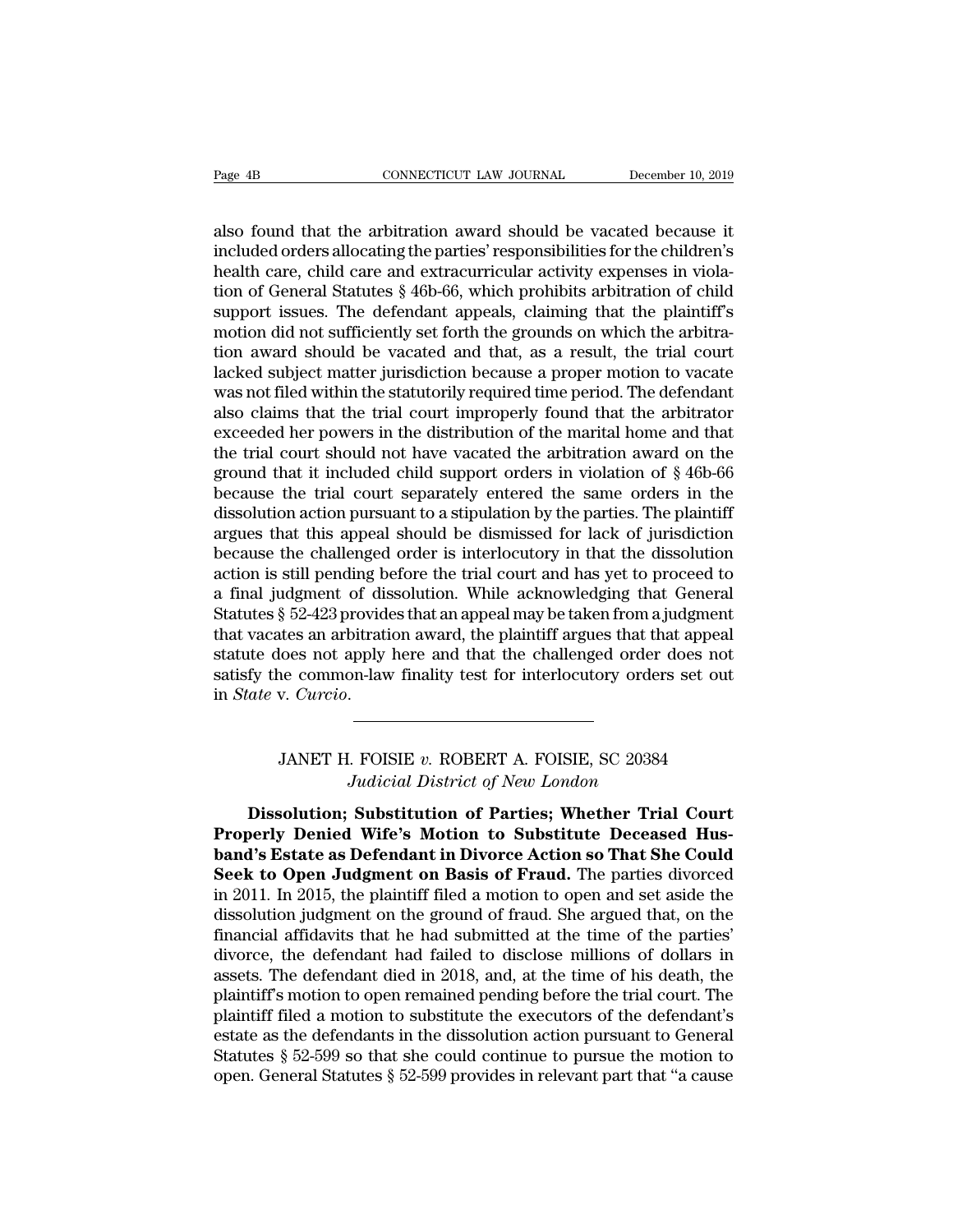December 10, 2019 CONNECTICUT LAW JOURNAL Page 5B<br>
or right of action shall not be lost or destroyed by the death of any<br>
person, but shall survive in favor of or against the executor or administrator of the deceased perso person, but shall survive in favor of or against the executor or administrator of the deceased person," and that a plaintiff may file a motion to substitute a deceased defendant's executor or administrator or administrator December 10, 2019 CONNECTICUT LAW JOURNAL Page 5B<br>
or right of action shall not be lost or destroyed by the death of any<br>
person, but shall survive in favor of or against the executor or admini-<br>
istrator of the deceased p December 10, 2019 CONNECTICUT LAW JOURNAL Page 5B<br>
or right of action shall not be lost or destroyed by the death of any<br>
person, but shall survive in favor of or against the executor or admini-<br>
istrator of the deceased p or right of action shall not be lost or destroyed by the death of any<br>person, but shall survive in favor of or against the executor or admini-<br>istrator of the deceased person," and that a plaintiff may file a motion<br>to sub or right of action shall not be lost or destroyed by the death of any<br>person, but shall survive in favor of or against the executor or administrator of the deceased person," and that a plaintiff may file a motion<br>to substi or right of action shall not be lost or destroyed by the death of any<br>person, but shall survive in favor of or against the executor or administrator of the deceased person," and that a plaintiff may file a motion<br>to substi person, but shall survive in favor of or against the executor or administrator of the deceased person," and that a plaintiff may file a motion to substitute a deceased defendant's executor or administrator as the defendant istrator of the deceased person," and that a plaintiff may file a motion<br>to substitute a deceased defendant's executor or administrator as the<br>defendant in the underlying action within one year of receiving written<br>notice to substitute a deceased defendant's executor or administrator as the defendant in the underlying action within one year of receiving written notice of the defendant's death. The statute also provides, however, that its pr defendant in the underlying action within one year of receiving written<br>notice of the defendant's death. The statute also provides, however,<br>that its provisions do not apply "to any cause or right of action or to any<br>civi notice of the defendant's death. The statute also provides, however,<br>that its provisions do not apply "to any cause or right of action or to any<br>civil action or proceeding the purpose or object of which is defeated<br>or rend that its provisions do not apply "to any cause or right of action or to any<br>civil action or proceeding the purpose or object of which is defeated<br>or rendered useless by the death of any party thereto." The trial court<br>deni civil action or proceeding the purpose or object of which is defeated<br>or rendered useless by the death of any party thereto." The trial court<br>denied the motion to substitute, ruling that the defendant's death<br>defeated both or rendered useless by the death of any party thereto." The trial court<br>denied the motion to substitute, ruling that the defendant's death<br>defeated both the purpose of the dissolution judgment and the plain-<br>tiff's motion denied the motion to substitute, ruling that the defendant's death<br>defeated both the purpose of the dissolution judgment and the plain-<br>tiff's motion to open it, such § 52-599's provisions allowing for the<br>continuation of defeated both the purpose of the d<br>tiff's motion to open it, such § 52<br>continuation of a cause of action ag<br>did not apply. The plaintiff appeals,<br>whether the trial court properly der<br>tute the executors of the defendan<br>unde did not apply. The plaintiff appeals, and the Supreme Court will decide<br>whether the trial court properly denied the plaintiff's motion to substi-<br>ute the executors of the defendant's estate as the defendants in the<br>mderlyi

# *Judicial District of New Haven*<br>**Judicial District of New Haven**<br>**Judicial District of New Haven**<br>**District of New Haven**<br>**District of New Haven**<br>**District of New Haven**<br>**District of New Haven**

**Contracts; Local Shellfish Pods: Whether Town Ordinance**<br> **Contracts; Local Shellfisheries; Whether Trial Court Prop-**<br> **Contracts; Local Shellfisheries; Whether Trial Court Prop-**<br> **Contracts: Local Shellfisheries; Wheth erlands**<br> **erlief SHERLIFISH, LLC v. TOWN OF BRANFORD, SC 20392**<br> *Judicial District of New Haven*<br> **Contracts; Local Shellfisheries; Whether Trial Court Prop-**<br> **erly Interpreted General Statutes § 26-266 Concerning Auth** SHORELINE SHELLFISH, LLC v. TOWN OF BRANFORD, SC 20392<br>*Judicial District of New Haven*<br>**Contracts; Local Shellfisheries; Whether Trial Court Prop-<br>erly Interpreted General Statutes § 26-266 Concerning Author-<br>ity Over Bra** SHORELINE SHELLFISH, LLC v. TOWN OF BRANFORD, SC 20392<br>Judicial District of New Haven<br>Contracts; Local Shellfisheries; Whether Trial Court Prop-<br>erly Interpreted General Statutes § 26-266 Concerning Author-<br>ity Over Branfo Shoreline Shellfish and Shellfisheries; Whether Trial Court Properly Interpreted General Statutes § 26-266 Concerning Author-<br>Shoreline Shellfisheries; Whether Trial Court Properly Interpreted General Statutes § 26-266 Con Contracts; Local Shellfisheries; Whether Trial Court Properly Interpreted General Statutes § 26-266 Concerning Authority Over Branford Shellfish Beds; Whether Town Ordinance Concerning Leases of Shellfish Beds Applicable. Contracts; Local Shellfisheries; Whether Trial Court Properly Interpreted General Statutes § 26-266 Concerning Authority Over Branford Shellfish Beds; Whether Town Ordinance Concerning Leases of Shellfish Beds Applicable. erly Interpreted General Statutes § 26-266 Concerning Authority Over Branford Shellfish Beds; Whether Town Ordinance<br>Concerning Leases of Shellfish Beds Applicable. The plaintiff,<br>Shoreline Shellfish, LLC, entered into an ity Over Branford Shellfish Beds; Whether Town Ordinance<br>Concerning Leases of Shellfish Beds Applicable. The plaintiff,<br>Shoreline Shellfish, LLC, entered into an agreement with the Branford<br>Shellfish Commission providing **Concerning Leases of Shellfish Beds Applicable.** The plaintiff, Shoreline Shellfish, LLC, entered into an agreement with the Branford Shellfish Commission providing that the plaintiff would explore certain shoreline areas Shoreline Shellfish, LLC, entered into an agreement with the Branford<br>Shellfish Commission providing that the plaintiff would explore certain<br>shoreline areas off of the coast of Branford for shellfish beds and give<br>the inf Shellfish Commission providing that the plaintiff would explore certain<br>shoreline areas off of the coast of Branford for shellfish beds and give<br>the information that it obtained to the commission. In exchange, the<br>commissi shoreline areas off of the coast of Branford for shellfish beds and give<br>the information that it obtained to the commission. In exchange, the<br>commission granted the plaintiff a right of first refusal to lease the<br>shellfish the information that it obtained to the commission. In exchange, the commission granted the plaintiff a right of first refusal to lease the shellfish beds that it discovered. The plaintiff later exercised its right of firs commission granted the plaintiff a right of first refusal to lease the shellfish beds that it discovered. The plaintiff later exercised its right of first refusal and applied to lease a shellfish bed known as Lot 511, but shellfish beds that it discovered. The plaintiff later exercised its right<br>of first refusal and applied to lease a shellfish bed known as Lot 511,<br>but the commission leased the lot to a third party. The plaintiff then<br>brou of first refusal and applied to lease a shellfish bed known as Lot 511,<br>but the commission leased the lot to a third party. The plaintiff then<br>brought this action against the town of Branford, alleging breach of<br>contract a but the commission leased the lot to a third party. The plaintiff then<br>brought this action against the town of Branford, alleging breach of<br>contract and promissory estoppel. The trial court rendered summary<br>judgment in fav brought this action against the town of Branford, alleging breach of contract and promissory estoppel. The trial court rendered summary judgment in favor of the town, finding that the agreement giving the plaintiff the rig contract and promissory estoppel. The trial court rendered summary<br>judgment in favor of the town, finding that the agreement giving the<br>plaintiff the right of first refusal was not valid or enforceable because<br>the commissi judgment in favor of the town, finding that the agreement giving the plaintiff the right of first refusal was not valid or enforceable because the commission was not authorized to enter into it. The trial court noted that